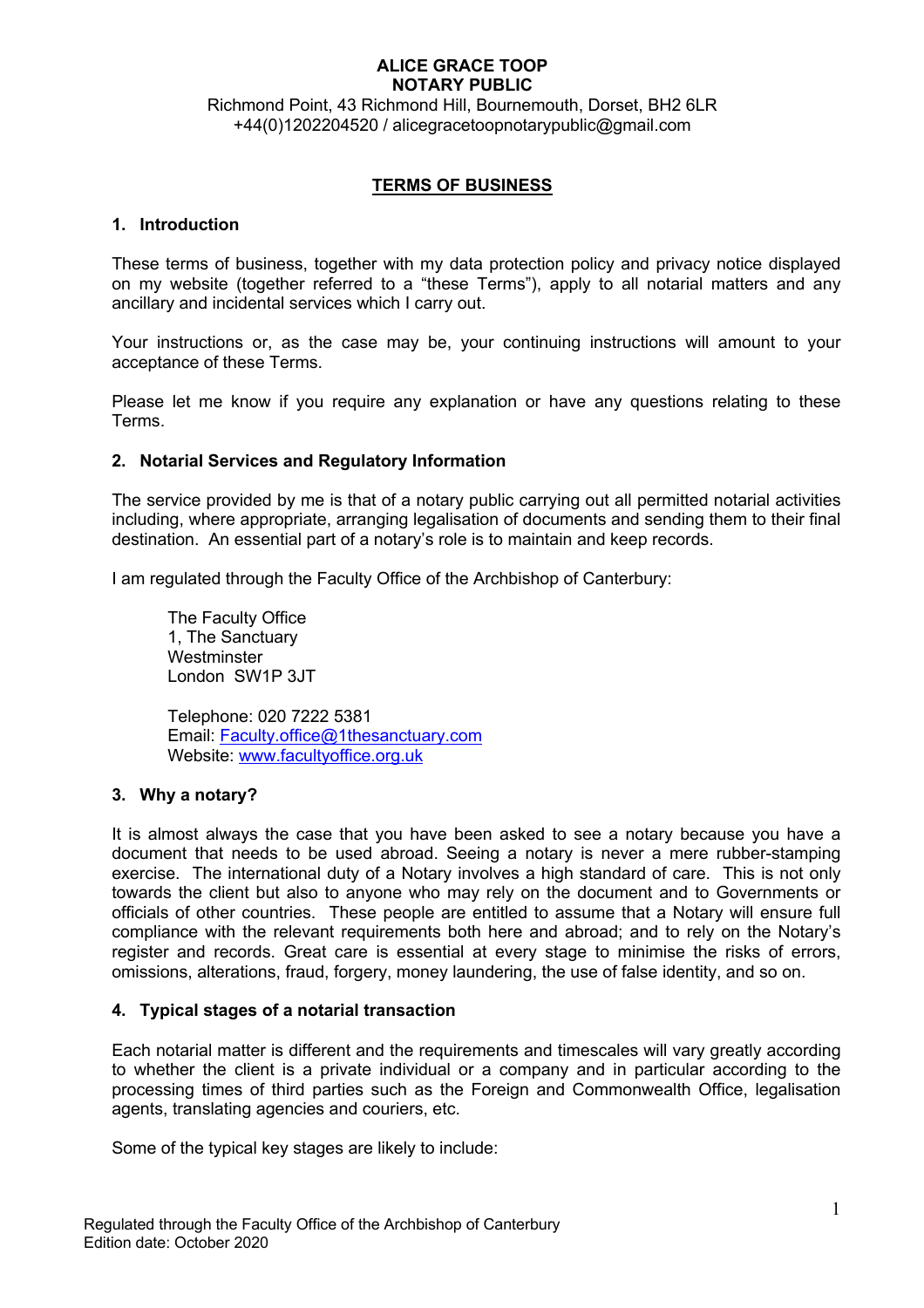Richmond Point, 43 Richmond Hill, Bournemouth, Dorset, BH2 6LR +44(0)1202204520 / alicegracetoopnotarypublic@gmail.com

- Receiving and reviewing the documents to be notarised together with any instructions you may have received
- Liaising with your legal advisors or other bodies to obtain the necessary documentation to deal with the document (e.g. information from Companies House or foreign registries, powers of attorney etc)
- Checking the identity, capacity and authority of the person who is to sign the document
- If a document is to be certified, checking with the issuing authorities that the document/award is genuine. In the case of academic awards, this would entail checking with the appropriate academic institutions.
- Meeting with the signatory to verify their identity and to ascertain that they understand what they are signing and that they are doing so of their own free will and ensuring that the document is executed correctly
- Drafting and affixing or endorsing a notarial certificate to the document
- Arranging for the legalisation of the document as appropriate
- Arranging for the storage of copies of all notarised documents in accordance with the requirements of the Notarial Practice Rules 2019

## **5. Your responsibilities**

You will need to:

- Provide clear instructions and full and accurate information to enable me to carry out your instruction.
- Provide all information and documents of which you are aware and which relate to your instruction.
- Keep me informed in sufficient time of all deadlines.
- Provide cleared funds when required for payment of my fees and disbursements.

## **6. My notarial work for you**

My aim is that your document(s), as executed and formalised, will be acceptable in the recipient country. I will need to receive or see instructions regarding the requirements of the recipient country from external advisors or other professionals instructed by you directly or to whom you direct me.

Although I may be able to provide general guidance on likely requirements for the authentication of your document(s), I cannot and will not advise on foreign law, nor on your transaction or the contents or legal effect of the document(s) you sign. If you require legal advice on your document(s), you must consult your own legal adviser specialising in the law of the jurisdiction of the recipient country.

I cannot take responsibility for the document being in the correct form or otherwise being acceptable in the receiving jurisdiction. I will, where possible, liaise with any foreign lawyer you have instructed and I will rely on them to advise on the correct form of the document and on any formalities attaching to its execution.

I must be satisfied as to your identity and residential address, your legal capacity, your authority (e.g. when acting on behalf of a corporate body, an estate or trust or as an attorney under a power of attorney) and your understanding, approval of and intention to become bound by the document(s).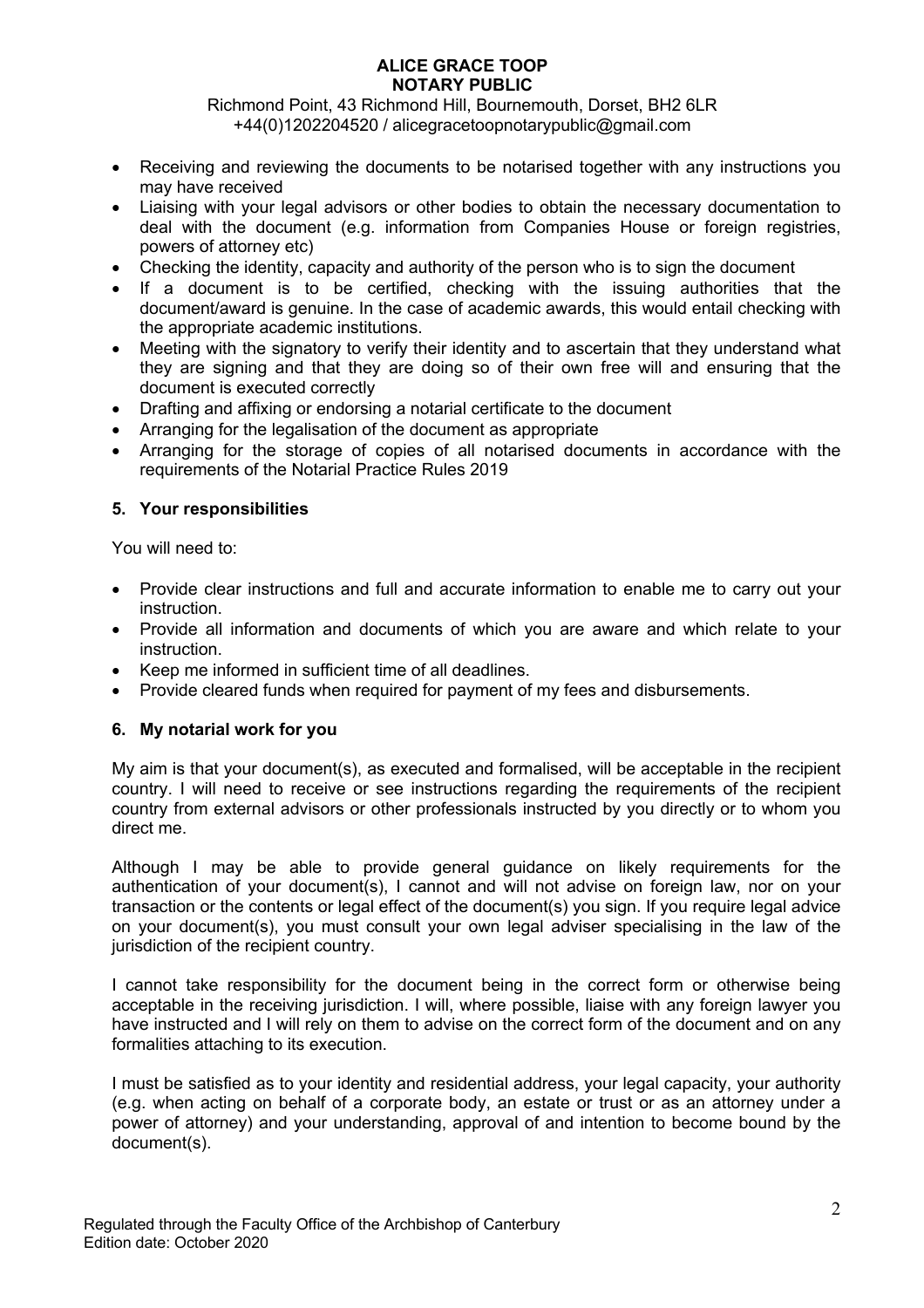Richmond Point, 43 Richmond Hill, Bournemouth, Dorset, BH2 6LR +44(0)1202204520 / alicegracetoopnotarypublic@gmail.com

I must be satisfied that you sign voluntarily, that no fraud or duress is involved and that any required formalities under the law of England & Wales are observed.

## **7. Hours of Business**

I can be contacted by email or telephone during my normal office hours (09:00 to 17:00 Monday to Friday inclusive).

I will not be contactable on all bank holidays and occasionally during other times such as over the Christmas period.

## **8. Appointments**

I offer appointments during business hours and occasionally outside of business hours in exceptional circumstances. I am also prepared to make home visits or visit corporate clients at their place of business. If the notarial appointments take place outside of my office I will make an additional charge to cover travelling time and expenses.

Occasionally I may not be able to see you within the timeframe you require, or I may decide that I am not able to act for you in which case I will advise you that that is the case and will provide you with the necessary information to locate an alternative notary.

### **9. Signatures**

In most circumstances I will need to witness your signature. Please do not sign the document in advance of your appointment with me.

## **10. Papers to be sent to me in advance**

It will save time, expense and mistakes if, as long before the appointment as possible, you can let me have the originals or photocopies of:

- The documents to be notarised;
- Any letter or other form of instruction which you have received about what has to be done with the documents:
- Your evidence of identification

## **11. Identification**

As an absolute minimum requirement, I will need you to produce by way of formal identification the original of (in preferred order):

- Your current passport (or, if not available);
- A current new driving licence (with photo) or national identity card;

If neither of the above are available, at least **two** of the following

- A current government or police issue certificate bearing a photo or other formal means of identification;
- A utility bill, credit card or bank statement showing your current address which should not be more than 3 months old or council tax bill;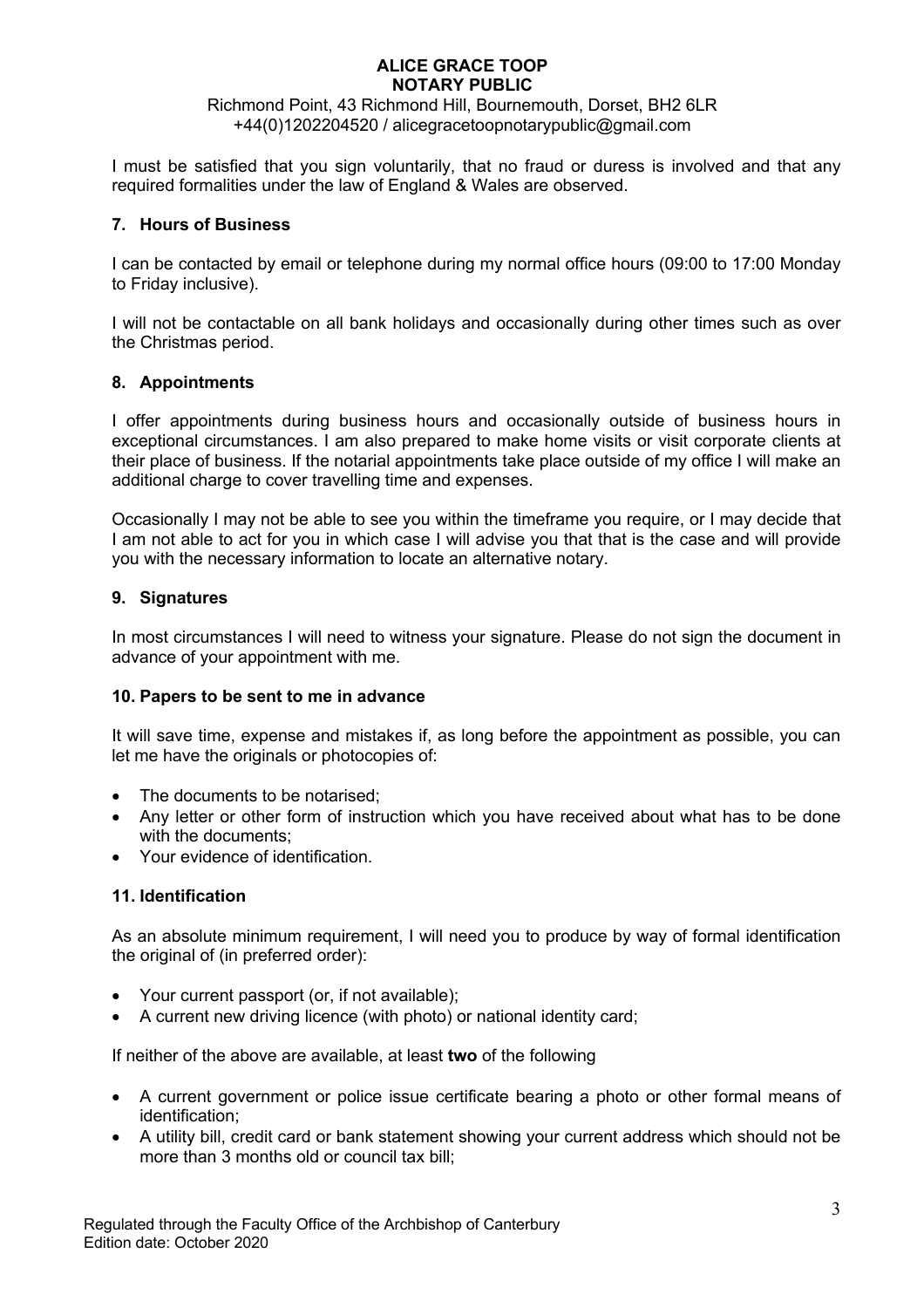Richmond Point, 43 Richmond Hill, Bournemouth, Dorset, BH2 6LR +44(0)1202204520 / alicegracetoopnotarypublic@gmail.com

You must also bring any other means of ID which may be referred to in the papers sent to you as being required such as a foreign Identity Card.

I may also ask to see further evidence of identity such as marriage certificates etc and will advise you of this if necessary.

In most cases, I will need you to send to me copies of all of your relevant identification in advance of our meeting. You will always need to produce your original identification at the meeting.

### Politically exposed persons

I am required to check if you, or anyone connected with you, might be a "politically exposed person" (known as a "PEP"). If so I have to take extra anti-money laundering precautions.

Examples of PEPs are persons who now or in the recent past have held a prominent public function in any country, for example: member of parliament, member of the governing body of a political party, appeal court judge, member of the court of auditors or the board of a central bank, diplomat or high-ranking officer in the armed forces, member of the administrative, management or supervisory body of a State-owned enterprise, senior officer or director of an international organisation and head of state, head of government, minister or deputy or assistant minister.

If you or a member of your family (your spouse or civil partner / your parents, or the parents of your spouse or civil partner / your children) or a close associate of yours (someone with whom you have close business relations / someone with whom you have joint beneficial ownership of a legal entity or a legal arrangement (like a company or trust) / someone for whose benefit a legal entity or a legal arrangement has been set up, in respect of which you have sole ownership) currently holds or has held in the recent past (certainly in the past 12 months) such a function then please let me know immediately.

## **12. Proof of names**

In a case where the name on the document is different from the name you are currently using, or there has been a variation in the form of spelling of the name over the years, please provide me as appropriate with Certificates of Birth, Marriage or Divorce Decree or Change of Name Deed showing all the different names that you use.

If there has been a change of name, then I will need to see a copy of the Deed Poll or Statutory Declaration which dealt with it.

## **13. Written Translations**

It is essential that you understand what you are signing.

If the document is in a foreign language which you do not understand sufficiently, I may have to insist that a translation be obtained. If I arrange for a translation, a further fee will be payable and I will provide you with details of this.

If you arrange for a professional translation, the translator should add his/her name, address, relevant qualification, and a certificate stating: *"Document X is a true and complete translation of document Y, to which this translation is attached."*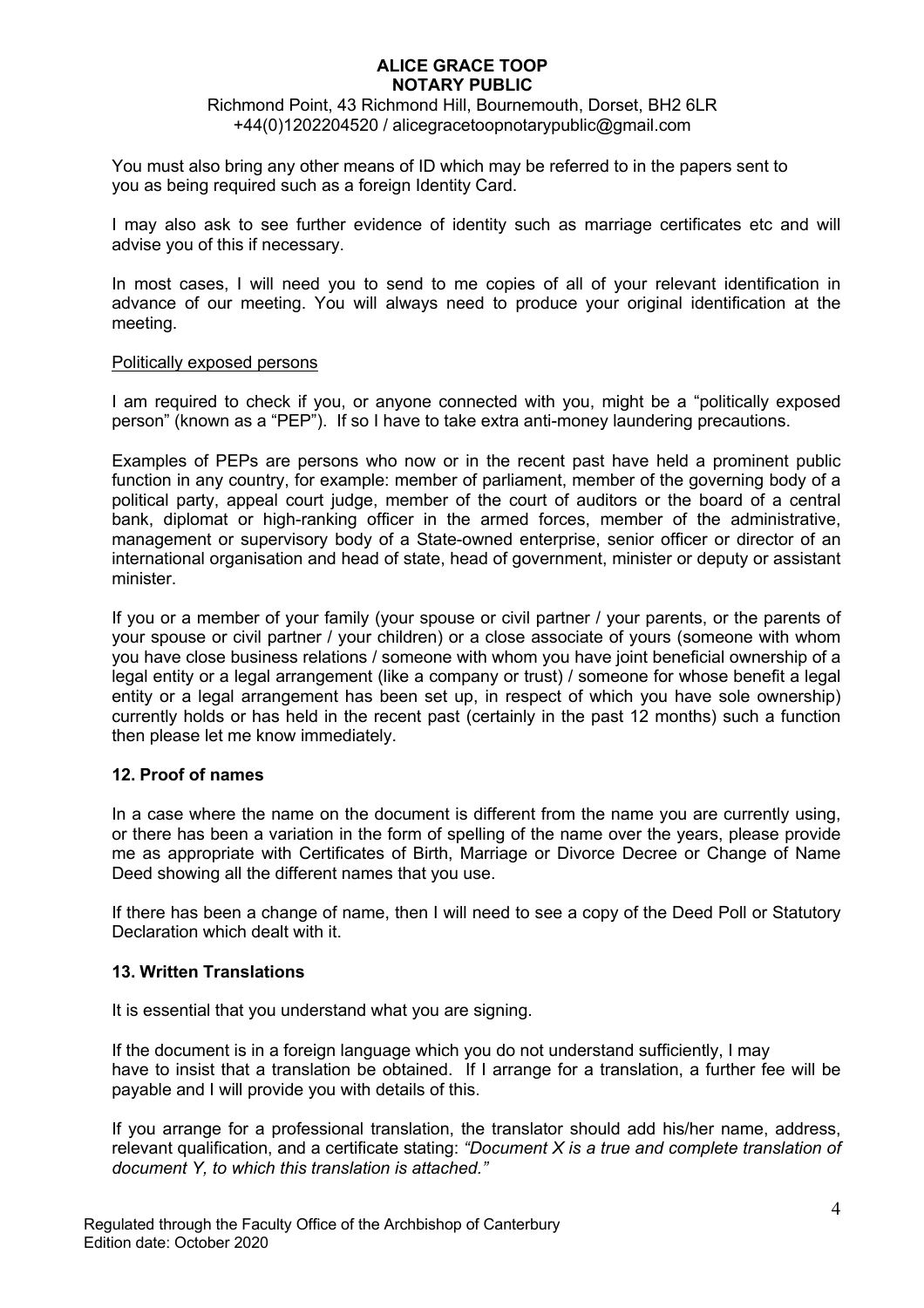## Richmond Point, 43 Richmond Hill, Bournemouth, Dorset, BH2 6LR +44(0)1202204520 / alicegracetoopnotarypublic@gmail.com

## **14. Oral Interpreter**

If you and I cannot understand each other because of a language difficulty, I may have to make arrangements for a competent interpreter to be available at our interview and this may involve a further fee.

### **15. Companies, Partnerships etc**

If a document is to be signed by you on behalf of a company, a partnership, a charity, club or other incorporated body, there are further requirements on which I may have to insist.

I will need to verify the existence, constitution and any registration of that body and your authority to represent it. If I am not satisfied with regard to any of these aspects then I may refuse to undertake the instruction.

Please be prepared for these and telephone with any point of difficulty before attending on the appointment.

In each case, I will need to see:

- 1. Evidence of identity of the authorised signatory (as listed above).
- 2. A copy of the current letterhead (showing the registered office if it is a company).
- 3. A Letter of Authority, Minute, Resolution or Power of Attorney, authorising you to sign the document.

*Additionally, companies*: Certificate of Incorporation and of any Change of Name, a copy of the Memorandum and Articles of Association, Details of Directors and Secretaries. In all instances I will be carrying out various company searches, which may have an effect on the level of fees charged.

*Additionally, partnerships, clubs, etc:* A Partnership Agreement; or relevant Trust Deed; or Charter; or Constitution/Rules.

#### **16. Legalisation**

Some documents require legalisation before they will be accepted for use in the receiving jurisdiction by obtaining an apostille through the UK Foreign and Commonwealth Office and, for some countries, additional legalisation is required through the relevant embassy or consulate.

I will instruct an agent to assist with the legalisation process.

I will advise you of the likely timescales involved in obtaining legalisation, the fee that I will charge for my time in dealing with this and any disbursements which are likely to include one or more of the following: agents fees, UK Foreign & Commonwealth Office fees, embassy fees, postage and courier fees.

#### **17. Notarial charges and expenses**

Details of my charges are set out below. However, I always request sight of the documents where possible (together with any related instructions sent to you) before providing a specific quote.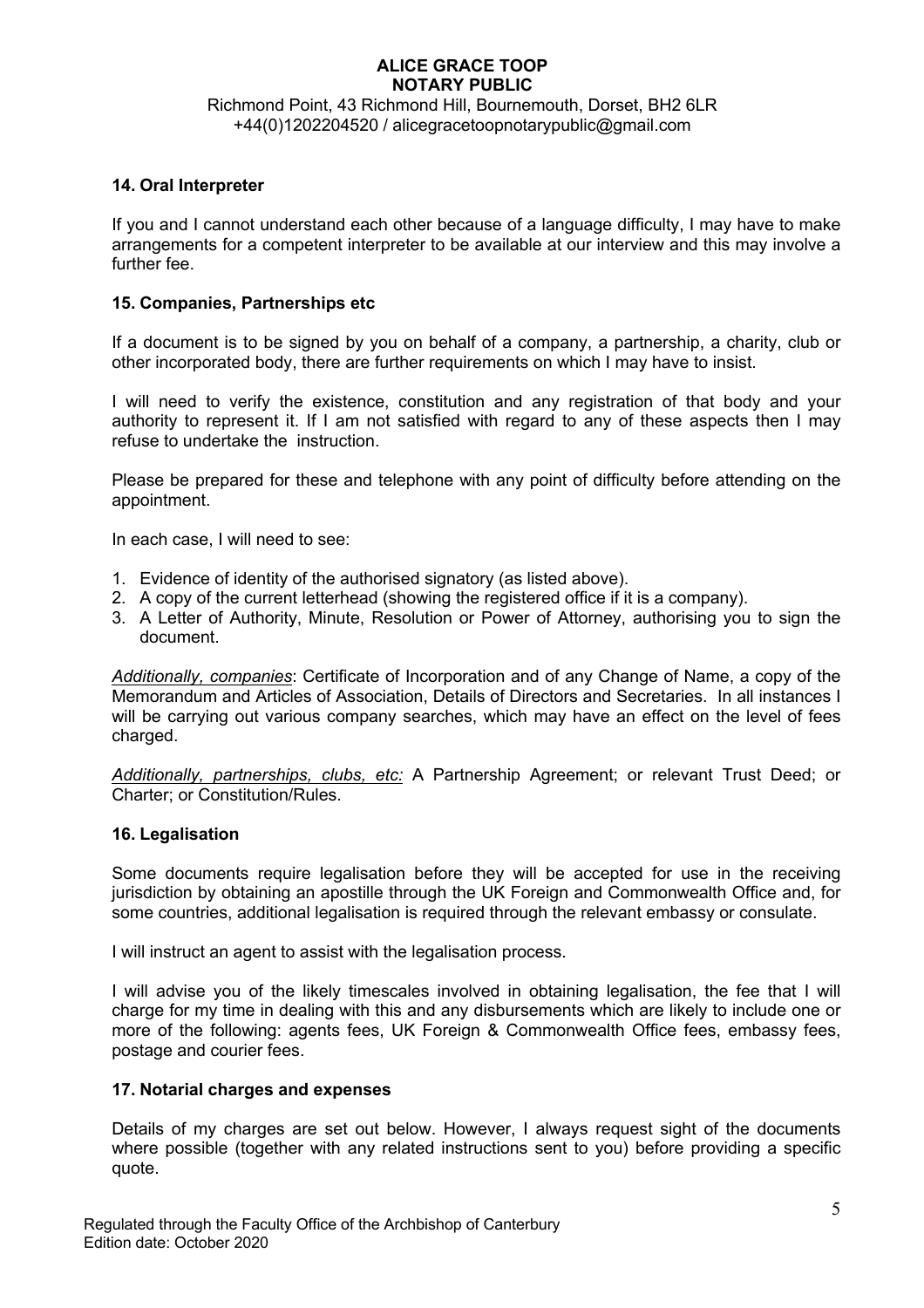## Richmond Point, 43 Richmond Hill, Bournemouth, Dorset, BH2 6LR +44(0)1202204520 / alicegracetoopnotarypublic@gmail.com

Please note that if I have to make payments on your behalf such as legalisation fees, translator or interpreter fees, or other costs such as travelling expenses, your approval to these will be obtained and you are normally required to make payment in advance of any such amounts.

#### *Charges*

If the matter is simple I will endeavour to charge a fixed fee to include disbursements such as legalisation fees, postage, consular agent fees, courier fees, travelling expenses, translating costs and so on. My minimum notarial fee is £75 plus disbursements.

For more complicated or time-consuming matters the fee will be based on my hourly rate of £200 plus disbursements. I periodically review my hourly rate to reflect various factors including increases in overhead costs and inflation. If a review is carried out before your matter is concluded then I will inform you of any change in my hourly rate.

The fee charged may include time spent on preliminary advice, drafting and preparation time, making and receiving telephone calls, correspondence written and received in all formats, arranging legalisation and record keeping.

I do not charge VAT.

### *Disbursements*

In the course of acting for you I may need to incur various expenses, including UK Foreign and Commonwealth Office fees, consular/embassy fees, agents fees, travel costs, mileage allowance in accordance with HMRC's prevailing rate, postage charges, couriers' charges, bank charges and unusual stationery costs which will all be recharged to you.

## *General points*

Occasionally unforeseen or unusual issues arise during the course of the matter which may result in a revision of my fee estimate. Examples of this could include where additional documents are required to be notarised, additional translations or legalisations are needed to meet the requirements of the receiving jurisdiction, third party fees are adjusted to reflect external factors such as fuel price changes and so on. I will notify you of any changes in the fee estimate as soon as possible.

When you instruct me jointly with others, I am entitled to look at any one or more of you to pay the whole of the charges and disbursements that you jointly incur.

## **18.Payment**

I will send you a bill for my charges and disbursements.

Payment can be made by bank transfer to my bank account. I will supply my bank account details to you by post or by a PDF attachment to an email. Due to increasing instances of fraud, before you transfer monies to me you must telephone me to confirm my bank details over the telephone.

My charges and disbursements are payable in advance and notarised documents will not be released until all charges and disbursements have been paid, in cleared funds, in full.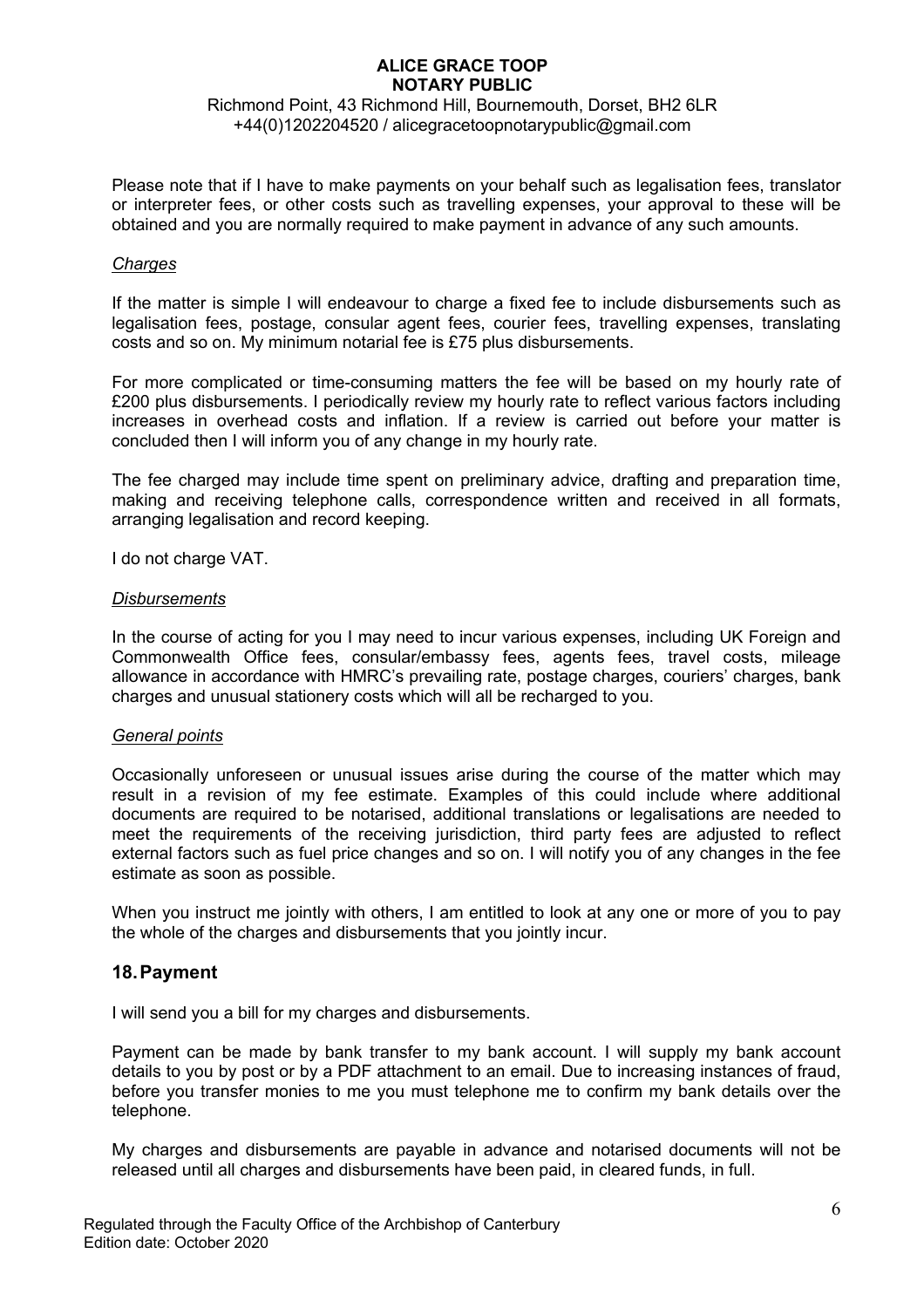## Richmond Point, 43 Richmond Hill, Bournemouth, Dorset, BH2 6LR +44(0)1202204520 / alicegracetoopnotarypublic@gmail.com

Should all or part of my fees and disbursements remain unpaid, I reserve the right to charge interest at the interest rate prescribed by the Late Payment of Commercial Debts (Interest) Act 1998.

### **19. Notarial Records**

When I carry out my work for you, I am required to make an entry in a formal register, which is kept by me as a permanent record. I will also keep copies of correspondence, all document(s) including the notarised document(s) and proof of your identity.

### **20. Electronic Communication**

I may communicate with you by email, unless you instruct me in writing not to do so. Please note that because of the nature of email, I cannot guarantee its confidentiality. If you use email to contact me or if you inform me of your email address, I will assume that you accept this risk and you impliedly allow me to communicate to you by email. I will not encrypt my outgoing emails, unless you tell me to do so and I and you are able to agree and implement a mutually acceptable encryption method.

I accept no responsibility for viruses or anything similar in any emails or any attachments originating from me. I also do not accept any responsibility for any changes to, or interception of, any email or any attachment after it leaves my information system.

### **21. Data Protection**

My practice is a registered with the Information Commissioner's Office. Personal data received from clients is held securely and not capable of being accessed externally. Data collected as part of notarial records is used solely for the purposes of meeting our professional legal responsibilities as Notaries Public.

#### **22. Insurance**

In the interests of my clients I maintain professional indemnity insurance at a level of at least £1,000,000.00 per claim.

## **23. Confidentiality**

Your affairs will be dealt with in strict confidence.

I will not disclose confidential data relating to you or your affairs to third parties in breach of my professional obligations of confidentiality unless the disclosure is authorised by you, is a necessary part of the work that I am undertaking for you or is required under the provisions of any applicable law or court order.

Please note that the Faculty Office has rights of inspection to ensure good practice and conduct.

The disclosure of information by me in good faith to any regulatory authority or Government agency (including, where required, the National Crime Agency) to comply with any statute, regulation or other requirement will not constitute a breach of confidentiality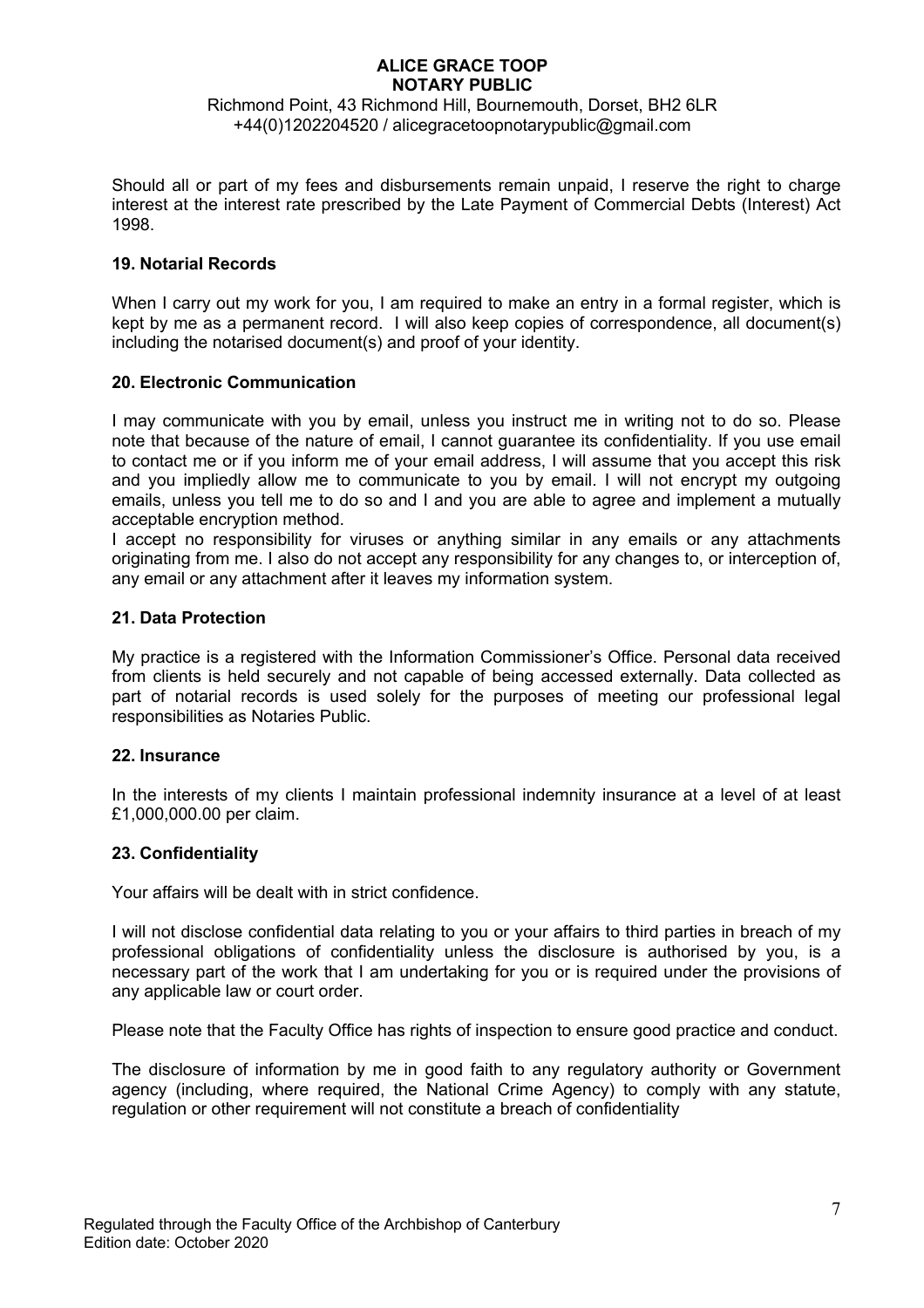Richmond Point, 43 Richmond Hill, Bournemouth, Dorset, BH2 6LR +44(0)1202204520 / alicegracetoopnotarypublic@gmail.com

In addition, under the Notarial Practice Rules 2019 any person with sufficient interest may request and be supplied with a copy of any notarial act. The disclosure of a notarial act by me to such a person will not constitute a breach of confidentiality.

## **24. Prevention of money laundering and terrorist financing**

I may be required by statute to make a disclosure to the National Crime Agency where I know or suspect that a transaction may involve money laundering or terrorist financing. If I may a disclosure in relation to your matter, I may not be able to tell you that a disclosure has been made. I may have to stop working on your matter for a period of time and may not be able to tell you why.

### **25. Liability**

My liability to you on any basis (including, but not limited to, loss of property or any financial loss or liability (including, but not limited to, damages, costs and interest)) to you or other parties, whether in contract, tort (including negligence) or otherwise, is (except in relation to personal injury or death) in relation to a particular matter or transaction limited to £1,000,000.

If you commence proceedings against me for loss or damage and there is another party who is liable (or potentially liable) to you in respect of the same loss or damage, then my liability will be reduced by any amount which I would have been able to recover from the third party by indemnity or contribution or otherwise but cannot recover because of any indemnity, exclusion or other agreement made by you. You will (if I so request) in any event join them into the proceedings. This is subject to any legal prohibition against you joining them in any way.

I will not be liable for any consequential, special, indirect or exemplary damages, costs or losses, or any damages, costs or losses attributable to lost profit or opportunity.

I will not be liable in relation to any losses or delays caused as a result of using the services of third parties.

Where I agree to send documents to third parties on your behalf, I will use either first class, special or recorded post or an international courier as may be agreed with you. I am not liable for any delay or the failure to deliver or mis-delivery by any postal service or courier. I cannot pursue postal or courier services for delayed delivery.

## **26. Termination / Your Right to Cancel**

You may terminate your instructions to me at any time by giving me reasonable written notice. All fees and disbursements incurred up to the date of termination will be charged.

### Consumer Cooling Off Cancellation Period – Consumer Contracts (Information, Cancellation and Additional Charges) Regulations 2013 ("CCR")

Where the CCR apply (typically where you are an individual consumer and my contract with you was concluded either at or following a meeting with you off premises or by a form of distance communication) you have a cancellation period of 14 days after the date you sign my retainer letter or the date on which you continue to give me instructions, whichever is earlier, unless you have asked me to start working during the cancellation period.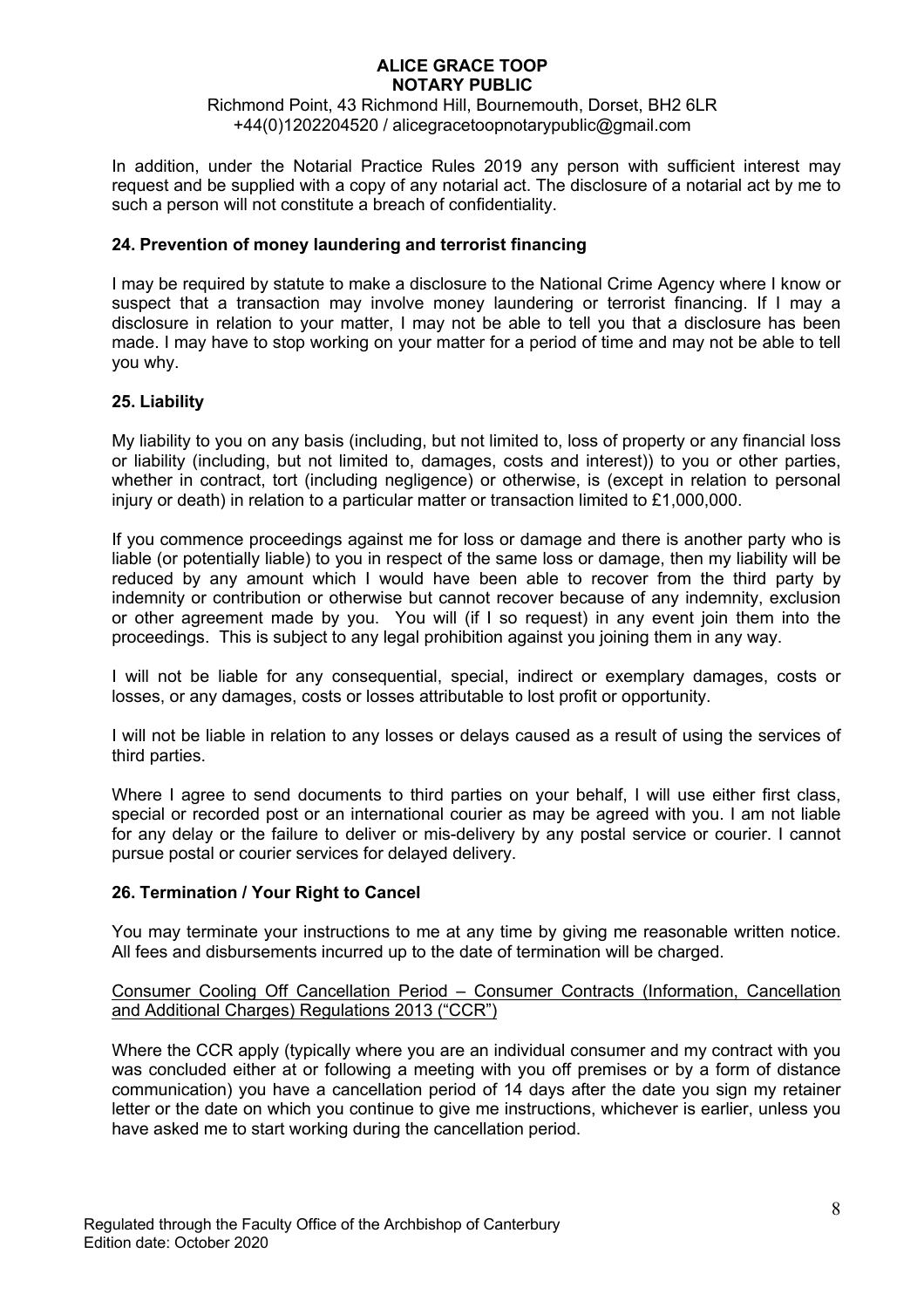### Richmond Point, 43 Richmond Hill, Bournemouth, Dorset, BH2 6LR +44(0)1202204520 / alicegracetoopnotarypublic@gmail.com

To exercise your right to cancel, you must inform me of your decision to cancel by a clear statement (e.g. a letter sent by post or email) or you can use the attached cancellation form. To meet the cancellation deadline, it is sufficient for you to send your communication concerning the exercise of the right to cancel before the cancellation period ends.

If you exercise your right to cancel within the cancellation period and you have not asked me to start work during the cancellation period, I will reimburse to you all payments received from you, without undue delay, and no later than 14 days after the day on which you informed me of your decision to cancel the contract. I will make the reimbursement using the same means of payment as you used for the initial transaction, unless you have expressly agreed otherwise, in any event, you will not incur any fees as a result of the reimbursement.

If you ask me to begin work during the cancellation period, you will not lose your right to cancel during the cancellation period. However, if you do cancel during the cancellation period then you must pay to me an amount in proportion to the work which I have performed and this proportion will not be reimbursed to you.

You will, however, lose the right to cancel and will have to pay in full once the contract has been fully performed (i.e. I complete the work) even if this happens within the cancellation period.

## **27. Termination by me**

I reserve the right to terminate my engagement by you if I have good reason to do so, for example, if you do not pay a bill or comply with my request for a payment on account or you fail to give me the co-operation which I am reasonably entitled to expect.

#### **28. Complaints**

1. My notarial practice is regulated through the Faculty Office of the Archbishop of Canterbury:

The Faculty Office 1, The Sanctuary **Westminster** London SW1P 3JT

Telephone: 020 7222 5381 Email: Faculty.office@1thesanctuary.com Website: www.facultyoffice.org.uk

- 2. If you are dissatisfied about the service you have received please do not hesitate to contact me.
- 3. If I am unable to resolve the matter you may then complain to the Notaries Society of which I am a member, who have a Complaints Procedure which is approved by the Faculty Office. This procedure is free to use and is designed to provide a quick resolution to any dispute.
- 4. In that case please write (but do not enclose any original documents) with full details of your complaint to :-

The Secretary of The Notaries Society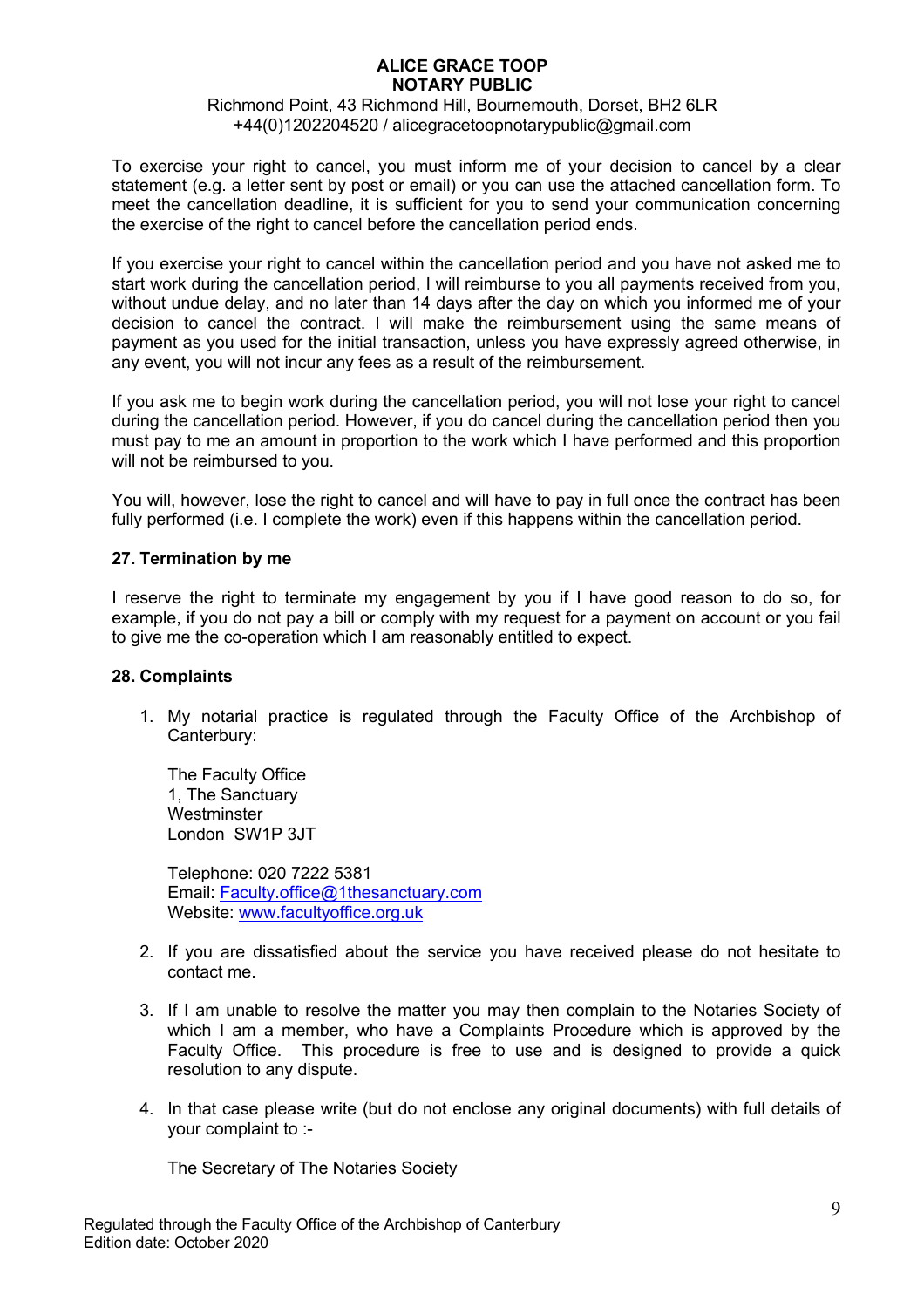Richmond Point, 43 Richmond Hill, Bournemouth, Dorset, BH2 6LR +44(0)1202204520 / alicegracetoopnotarypublic@gmail.com

Old Church Chambers 23 Sandhill Road St James Northampton NN5 5LH

Telephone: 01604 758908 Email: secretary@thenotariessociety.org.uk

If you have any difficulty in making a complaint in writing please do not hesitate to call the Notaries Society/the Faculty Office for assistance.

5. Finally, even if you have your complaint considered under the Notaries Society Approved Complaints Procedure, you may at the end of that procedure, or after a period of 6 months from the date you first notified me that you were dissatisfied, make your complaint to the Legal Ombudsman\*, if you are not happy with the result:

Legal Ombudsman P O Box 6806 Wolverhampton WV1 9WJ

Telephone: 0300 555 0333 Email: enquiries@legalombudsman.org.uk Website: www.legalombudsman.org.uk

- 6. If you decide to make a complaint to the Legal Ombudsman you must refer your matter to the Legal Ombudsman :-
	- Within six months of receiving a final response to your complaint and
	- Six years from the date of act/omission; or
	- Three years from when you should reasonably have known there was cause for complaint (only if the act or omission took place more than six years ago)

The act or omission, or when you should have reasonably known there was cause for complaint, must have been after 5th October 2010.

\**certain kinds of commercial entities are not eligible to make a complaint to the Legal Ombudsman – please refer to the Legal Ombudsman Scheme Rules or consult the Faculty Office.* 

## **29. Equality and Diversity**

I am committed to promoting equality and diversity in all of my dealings with clients and third parties.

## **30. Contract (Rights of Third Parties) Act 1999**

No third party is intended to have any rights to enforce or rely on these Terms under the Contracts (Rights of Third Parties) Act 1999.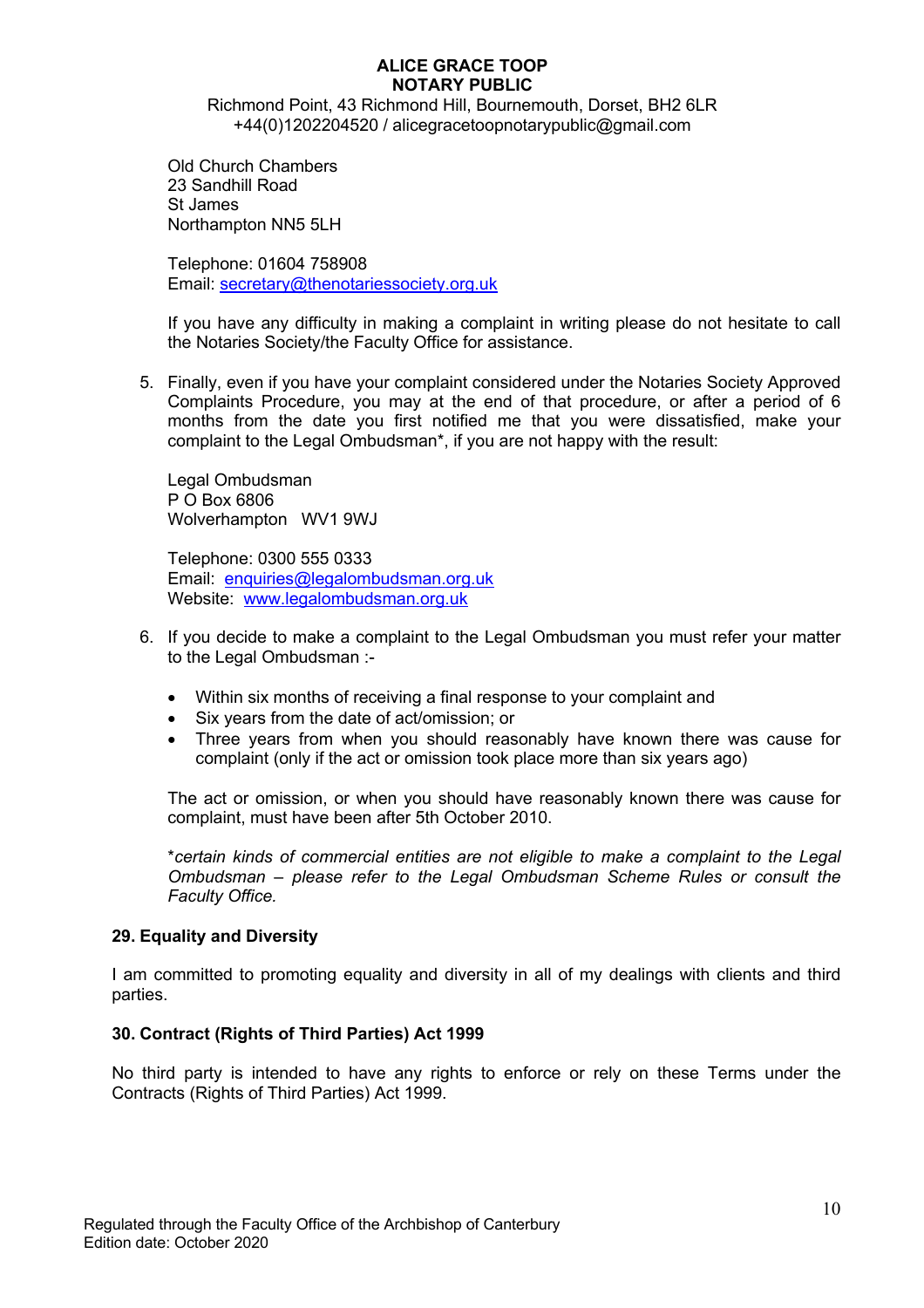Richmond Point, 43 Richmond Hill, Bournemouth, Dorset, BH2 6LR +44(0)1202204520 / alicegracetoopnotarypublic@gmail.com

## **31. Law and Jurisdiction**

These Terms are governed by the law of England & Wales and any dispute or legal issue arising from these Terms will be considered exclusively by the courts of England & Wales.